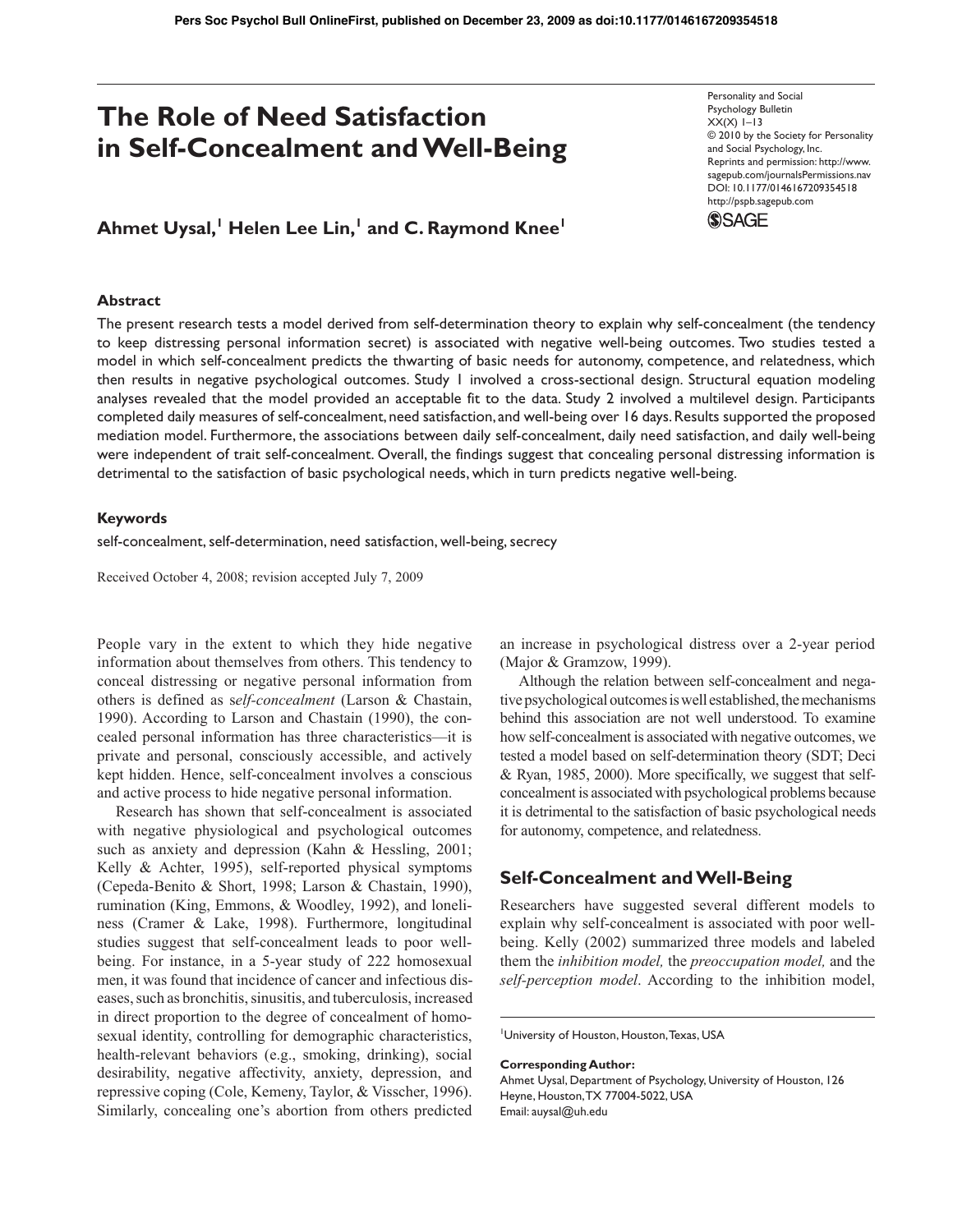not talking about certain psychological experiences is a form of active inhibition (Pennebaker, 1989). It takes physiological effort to consciously restrain thoughts, emotions, and behaviors. Moreover, this physiological work acts as a longterm, low-level stressor. Over time, these stressors on the body accumulate, leading to physiological and psychological symptoms. Research has found some support for the inhibition model (see Pennebaker, 1989, for a review), and shown that disclosing traumatic experiences leads to better health, whereas inhibiting them is associated with negative health outcomes.

The preoccupation model (Lane & Wegner, 1995) is a cognitive explanation based on the thought-suppression paradigm (Wegner, 1992). According to this model, secrecy requires thought suppression, which necessitates cognitive effort. Furthermore, thought suppression has the paradoxical effect of making the suppressed thoughts more intrusive or hyperaccessible. This leads to further attempts at thought suppression, which results in a vicious cycle of thought suppression and thought intrusion. This cycle puts the secret keeper in a state of constant mental unrest and obsessive preoccupation that can have negative health consequences (Lane & Wegner, 1995). Some studies have supported the preoccupation model (e.g., Major & Gramzow, 1999; Smart & Wegner, 1999). Although the preoccupation model provides a cognitive explanation for how people can become preoccupied with thoughts they are trying to conceal, it does not explain how this preoccupation results in negative outcomes.

Other researchers have suggested a model based on selfperception theory (Bem, 1972) to explain the association between self-concealment and negative psychological outcomes (Derlega, Metts, Petronio, & Margulis, 1993). According to the self-perception model, self-concealment leads to a self-perception process (e.g., "Because I cannot talk about it, the information I am concealing must be really shameful"), resulting in negative attributions about the self, as well as feelings of shame and guilt. This idea has not been tested directly; however, some findings have provided indirect support. For instance, self-concealment was moderately correlated with low self-esteem and shyness (Ichiyama et al., 1993). Similarly, in a diary study over 11 days, researchers found that students with concealable stigmas (e.g., homosexuality, bulimia, family income less than \$20,000) reported lower self-esteem and more negative affect than did students with no stigmas or students with visible stigmas (Frable, Platt, & Hoey, 1998).

Kelly (2002) made a distinction between the act of secret keeping and having an inhibited personality. She suggested that the process of secret keeping is not problematic but that individuals with inhibited personalities may be more vulnerable to developing health problems. Self-concealment reflects an inhibited personality; hence, it is associated with negative psychological and physiological outcomes. Some studies supported this idea and suggested that secret keeping is not detrimental to well-being, whereas self-concealment is (Kelly, 1998; Kelly & Yip, 2006). Although separating the effects of secret keeping from self-concealment can prove useful, this distinction still does not explain the process by which self-concealment (or having an inhibited personality) is associated with negative outcomes. Furthermore, we think that even people who do not have inhibited personalities or who are not self-concealers will also experience negative consequences when they self-conceal. Hence, we suggest that the *process* of self-concealment is also problematic. We turn to SDT and its concept of basic psychological needs for a potential explanation.

## **A Self-Determination Model**

According to SDT (Deci & Ryan, 1985, 2000), people have basic psychological needs for autonomy, competence, and relatedness that are essential for personal growth, integrity, and psychological health. Autonomy refers to engaging in volitional, self-determined actions.Activities that fulfill autonomy needs are endorsed by one's true self; they are not controlling or imposed. Competence refers to feeling effective, capable, and optimally challenged. Relatedness refers to having a sense of belongingness, meaning, and feeling genuinely connected to others (Ryan & Deci, 2002). SDT posits that satisfaction of autonomy, competence, and relatedness needs is essential for psychological health. Satisfying only one or two of these basic needs is not sufficient; fulfillment of all three needs is required for optimal psychological health and well-being. When any of these needs are thwarted or neglected, negative psychological outcomes follow (Deci & Ryan, 2000).

Several studies have supported SDT's prediction that unfulfilled needs result in lower well-being. For instance, in two diary studies, people who reported higher satisfaction of their basic needs also reported higher well-being, both in person-level and day-level analyses (Reis, Sheldon, Gable, Roscoe, & Ryan, 2000; Sheldon, Ryan, & Reis, 1996). That is, in addition to a trait-level association between basic needs and well-being, the daily satisfaction of autonomy, competence, and relatedness was associated with higher daily well-being. The relation between need satisfaction and wellbeing has also been found in organizational settings (Baard, Deci, & Ryan, 2004; Deci et al., 2001; Ilardi, Leone, Kasser, & Ryan, 1993) and romantic relationships (Patrick, Knee, Canevello, & Lonsbary, 2007).

We suggest that self-concealment is associated with lower well-being because self-concealers are less likely to fulfill their autonomy, competence, and relatedness needs. First, self-concealment is detrimental to the satisfaction of autonomy because self-concealers constantly monitor and suppress their thoughts (Lane & Wegner, 1995), and presumably their actions, to avoid revealing their secrets. In that sense, they feel controlled (i.e., not being able to stop thought intrusion) rather than autonomous, at the cognitive level. Similarly,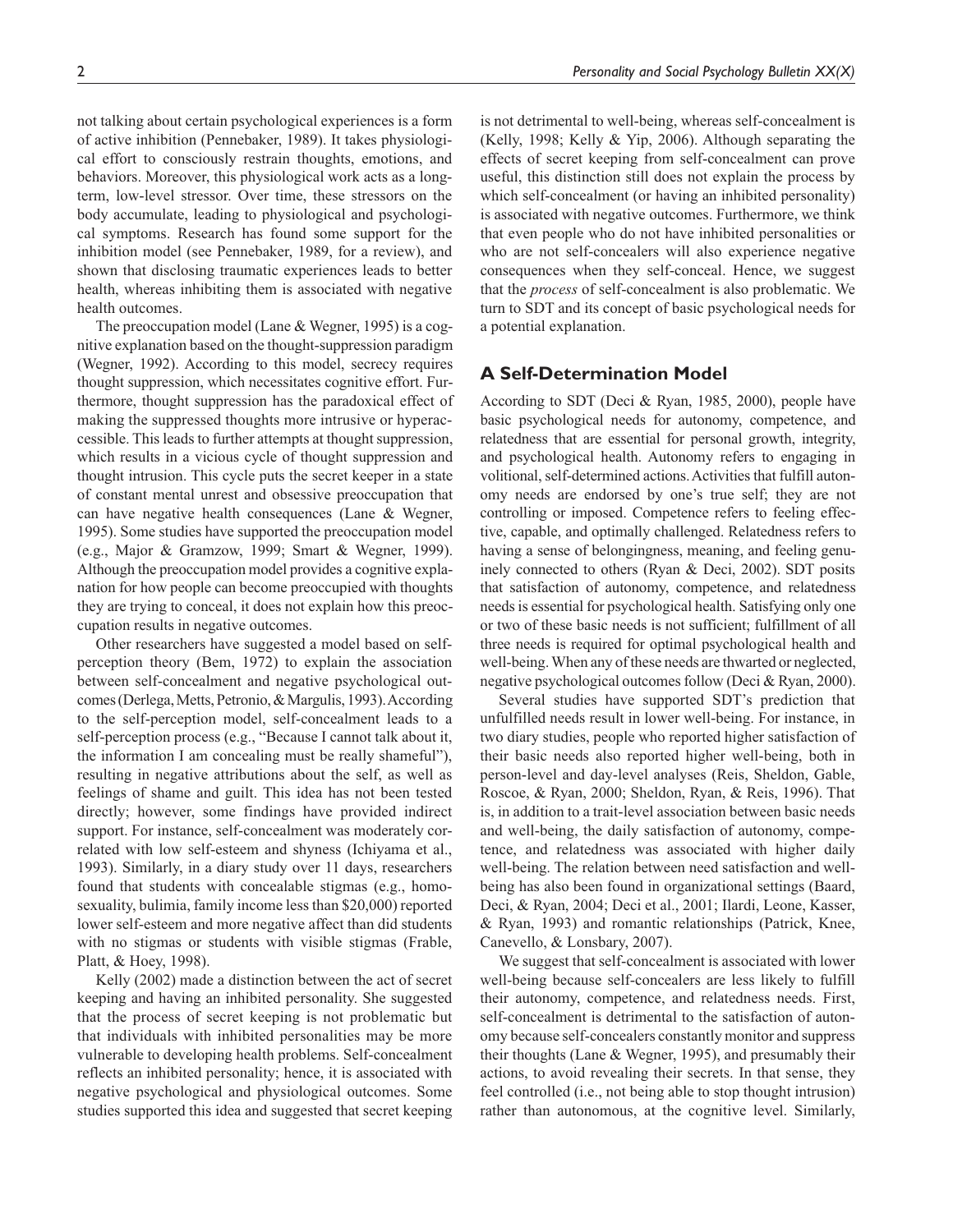they are also likely to feel controlled in their behaviors as a result of this process. If these intrusive thoughts cannot be suppressed cognitively, at a minimum, they should not be expressed outwardly. Therefore, people begin to monitor the things they say, the conversations they have, and the behaviors they display, especially when they perceive that their secrets may be revealed. Eventually, these individuals will start feeling controlled in their behaviors because of their secrets. Furthermore, some secrets are not merely events that happened in the past but are instead an active situation that can be revealed if the secret keeper is not careful. For instance, consider a businesswoman who is hiding her gambling addiction from her husband. This person would be cautious in her interactions with her husband. She would try to avoid money-related discussions. She may even pretend that her business is not going well to avoid making her husband suspicious. All of these behaviors would be inauthentic, stemming from the pressure to conceal her addiction. Thus, the individual would feel constrained and would not be able to act autonomously, leading to unmet autonomy needs.

Second, self-concealment may thwart the satisfaction of competence needs because self-concealers have limited opportunities to receive validation for their distressing qualities. Others can only validate and support our imperfect qualities if they are aware of them, and this affirmation, appraisal, and acceptance from close others is an important part of feeling competent and validated. When one holds onto and hides one's weaknesses, one forgoes opportunities for others to accept those self-aspects and the chance to feel better about those qualities. Also, self-concealers are more likely to have lower feelings of self-worth as a result of self-perception processes (Derlega et al., 1993; Frable et al., 1998). They might evaluate their distressing qualities in a more negative way, simply because they cannot disclose them.

Consider the following example: Mary is an infertile woman who is concealing her infertility from her friends. She feels uncomfortable whenever one of her friends mentions babies or children. In such situations, Mary may change the subject; otherwise, she must invent creative answers to fend off her friends' questions. She wants to have a baby, but she feels that she is helpless. Her infertility is constantly on her mind. She also has "paranoid social cognitions" (Kramer, 1998), that is, unwarranted fears that others will blame her for her difficulties or evaluate her negatively if she reveals the information. As a result of these self-perception and reflected appraisal processes, she evaluates herself negatively and thinks she is incompetent. This experience would differ from that of Jane, an infertile woman who decided to be open about her condition. When Jane revealed her problem to her friends, she realized that her fears were unsubstantiated. In fact, her friends were very supportive of her. Furthermore, Jane has accepted her condition. She also wants to have a baby, but she does not feel helpless. She is looking for alternative solutions and is considering adoption.

In this hypothetical scenario, both Mary and Jane are incapable of having children, but Mary's decision to keep it a secret makes her infertility more salient to her. Because of its salience and its importance to her identity, she constantly evaluates herself negatively and feels helpless and incompetent. In contrast, Jane's decision to reveal her condition relieved all of her pressures, and she is looking for ways to improve her situation instead of feeling helpless and incompetent. In sum, concealing negative aspects of one's self may lead to evaluating those aspects much more negatively and feeling incompetent.

Finally, self-concealment may be detrimental to the satisfaction of relatedness needs. Relatedness involves feeling connected to others in a trusting and supportive way. However, self-concealers are less likely to self-disclose (Kahn & Hessling, 2001; Larson & Chastain, 1990), receive social support (Cepeda-Benito & Short, 1998; Kelly & Achter, 1995), and develop secure attachments (Lopez, Mitchell, & Gormley, 2002). For example, Mark, a high school student, has a brother with a mental disability. He has to take care of his brother on certain weekdays. He believes that if his friends knew about his brother's condition, they might behave differently toward him. Therefore, he conceals this information from his friends. Although he has several close friends, he feels that they do not truly know him and does not feel genuinely connected to them. As in this example, we suggest that people who self-conceal would be less likely to feel connected to others in a trusting, supportive, and genuine way.

We have discussed the association of self-concealment with each need for theoretical purposes. It is important to note that we do not suggest self-concealment would predict each need controlling for the other two needs. Past research treated autonomy, competence, and relatedness either as separate constructs (Reis et al., 2000) or as related constructs of a general need satisfaction latent variable (Baard et al., 2004; Deci et al., 2001). Regardless of their dependence or independence, we suggest that self-concealment will be associated with an overall reduction in autonomy, competence, and relatedness needs, which then would lead to negative outcomes. That is, self-concealment would affect the three needs similarly. Thus, we treated the three needs as a general variable.

## **The Current Research**

The primary goal of this research was to test a model in which self-concealment predicts thwarted basic psychological needs, which then results in lower well-being. We tested this model in two studies. Study 1 utilized a cross-sectional survey to measure self-concealment, basic need satisfaction, and several well-being outcomes. We expected that the relation between self-concealment and well-being would be partially mediated by basic psychological needs. In Study 2, we conducted a more rigorous test of this effect with a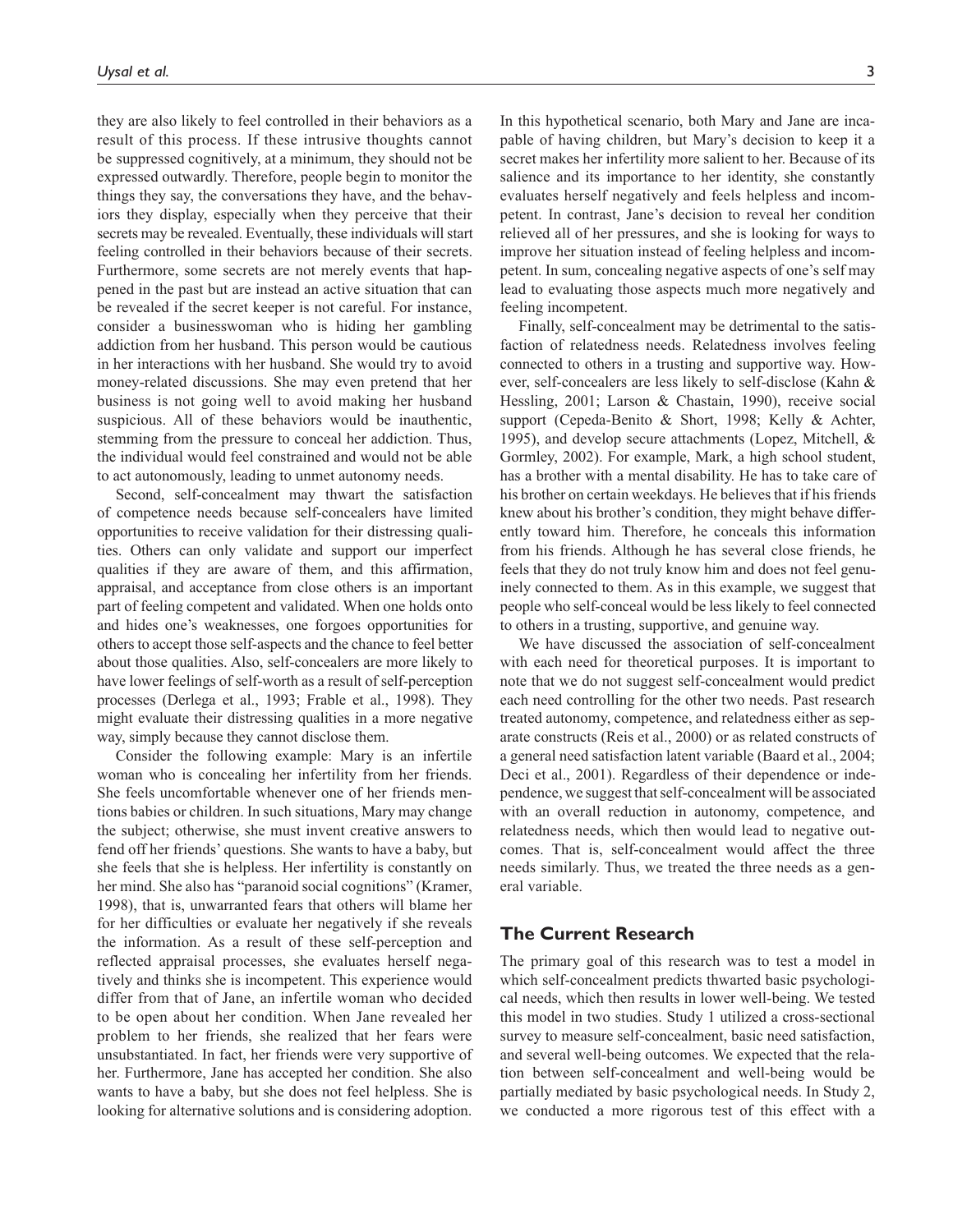diary-recording procedure over 16 days. We expected that daily self-concealment would predict lower daily well-being and that this effect would be mediated by one's daily perceptions of need satisfaction.

A second goal of this research was to examine the unique association of self-concealment beyond that of self-disclosure. Self-concealment is not simply a lack of self-disclosure. For instance, telling a person one recently met that one has two siblings would be an act of self-disclosure. However, not telling this information would not be an act of self-concealment because the information is neither negative nor distressing, and one would not be actively trying to keep it hidden. Although past research has shown that self-disclosure and self-concealment are related but unique (Larson & Chastain, 1990), more empirical evidence is needed. On the other hand, distress disclosure was conceptualized as a subset of self-disclosure that partially overlaps with self-concealment (Kahn & Hessling, 2001). As in the previous example, telling a new acquaintance that one is having difficulties in one's life would be an act of distress disclosure. However, not telling this information may or may not be an act of selfconcealment, depending on whether the person is actively trying to keep it concealed. Therefore, distress disclosure is conceptually more similar to self-concealment than is self-disclosure. Thus, we included a measure of distress disclosure instead of self-disclosure in our first study to test the unique effect of self-concealment beyond that of distress disclosure.

A third goal of this research was to investigate whether the negative outcomes associated with self-concealment are only personality effects (Kelly & Yip, 2006) or are also a consequence of the process of self-concealment, independent of personality. Kelly and Yip (2006) found that keeping a major secret predicted lower symptomatology after nine weeks, whereas trait self-concealment predicted greater symptomatology after nine weeks. They concluded that the process of secret keeping is not problematic; rather, the findings of the studies that link keeping a major secret to negative outcomes (e.g., Cole et al., 1996) are confounded by personality variables, such as self-concealment, that reflect an inhibited personality. We suggest that independent of personality effects, the process is detrimental to the satisfaction of basic needs and eventually, to well-being. Thus, we tested this hypothesis in Study 2 with a multilevel design (days nested within person), which allowed us to examine daily effects (within-person effects) and personality effects (between-person effects) independently.

## **Study 1**

## *Method*

*Participants.* One hundred and eighty students (167 female) from undergraduate psychology classes participated in exchange for extra credit. Participants' ages ranged from 18 to 59  $(M = 23.89, SD = 6.83)$ . The sample was diverse, with participants identifying as Caucasian (31%), African heritage (20%), Asian heritage (21%), Hispanic/Latin heritage (19%), and Other (9%).

*Procedure*. Participants completed a one-time survey containing the measures. They were permitted to complete either an online version or a printed version of the survey, according to their own preference. The content was the same in both versions. Sixty-six percent of the participants elected to complete the online version.<sup>1</sup>

## *Measures*

*Self-concealment.* Self-concealment was assessed by the 10-item Self-Concealment Scale (Larson & Chastain, 1990), which measures the degree to which one tends to conceal negative personal information, using a scale of 1 (*strongly disagree*) to 5 (*strongly agree*). Sample items include, "There are lots of things about me that I keep to myself" and "I'm often afraid I'll reveal something I don't want to." Internal reliability (Cronbach's alpha) in this study was .87.

*Self-disclosure*. Self-concealment involves hiding negative, unpleasant, or stressful things about oneself, so we used a measure that assesses self-disclosure about stressful topics. This allowed us a more stringent control variable, as self-concealment would overlap more with distress disclosure than general self-disclosure. Thus, self-disclosure was assessed by the 12-item Distress Disclosure Index (Kahn & Hessling, 2001). Participants rated statements such as, "I try to find people to talk with about my problems" and "When I am in a bad mood, I talk about it with my friends" on a scale of 1 (*strongly disagree*) to 7 (*strongly agree*). Internal reliability was .92.

*General need satisfaction.* Need satisfaction was assessed by the 21-item General Need Satisfaction scale (Deci & Ryan, 2000), which measures satisfaction of autonomy, competence, and relatedness in the general domain of everyday life. Each subscale consisted of seven items. Respondents rated statements such as, "I feel like I am free to decide for myself how to live my life," "Most days I feel a sense of accomplishment from what I do," and "People in my life care about me" on a scale of 1 (*strongly disagree*) to 7 (*strongly agree*). Each subscale can be scored separately or combined into a general need satisfaction score. Internal reliability was .89

## *Well-Being Measures*

A well-being variable was created by using a composite of seven constructs involving anxiety, symptoms, mental health, perceived stress, self-esteem, life satisfaction, and subjective vitality. These variables were chosen to measure both physiological (e.g., symptoms) and psychological wellbeing, and similar constructs have been used in past research to assess well-being or psychological adjustment (e.g., Kahn & Hessling, 2001; Reis et al., 2000; Sheldon et al., 1996).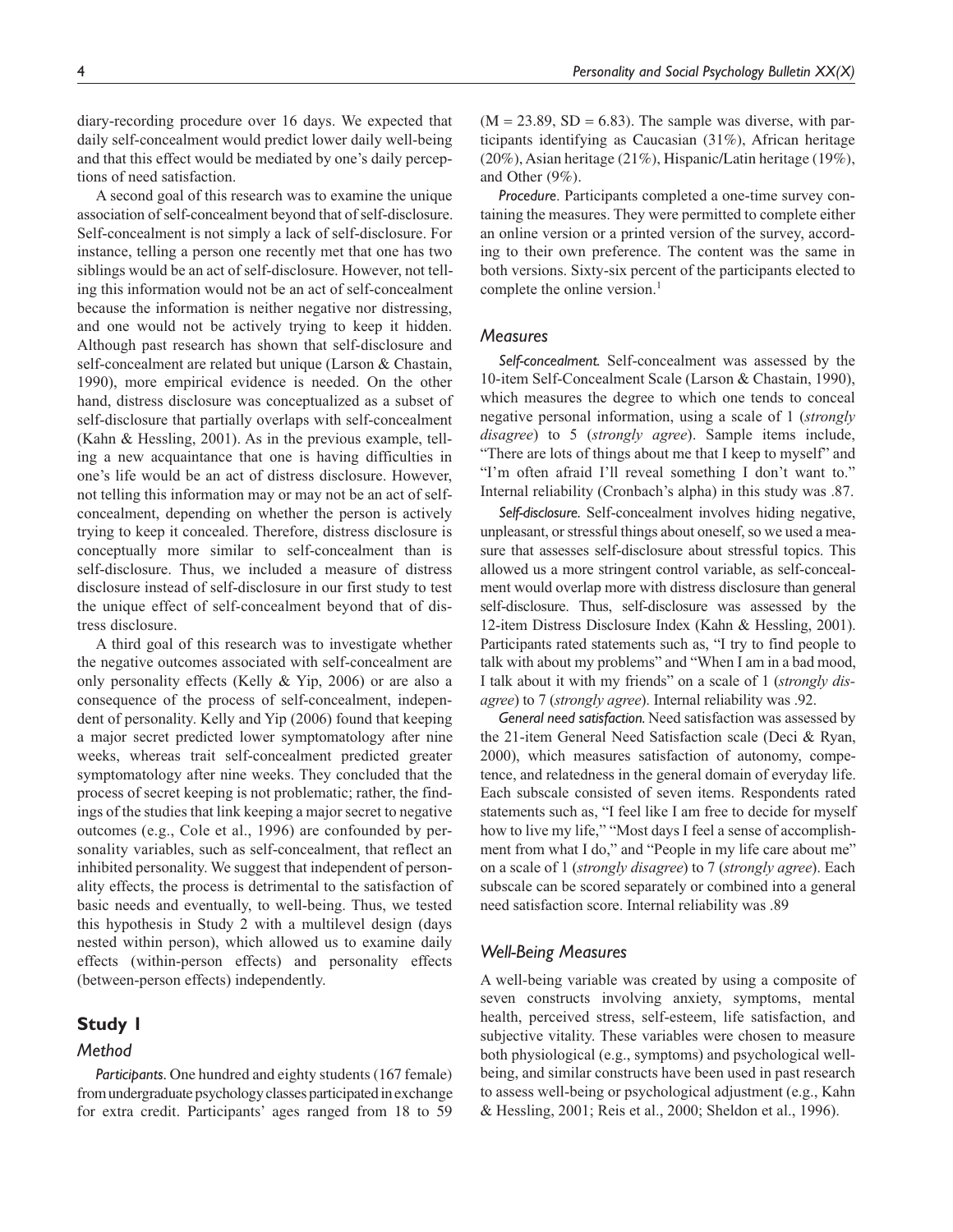*Anxiety.* Trait anxiety was assessed by the 20-item State-Trait Anxiety Inventory–Trait component (Spielberger, Gorsuch, Lushene, Vagg, & Jacobs, 1983), which measures trait anxiety using a scale of 1 (*almost never*) to 4 (*almost always*). Respondents indicated how they generally feel by rating statements such as, "I feel nervous and restless" and "I am a steady person." Internal reliability was .94.

*Self-reported symptoms.* Symptoms were assessed by the short form of the Brief Symptom Inventory (Derogatis, 2000). The 18-item scale measures the extent to which one has experienced anxiety, depression, and physical symptoms (e.g., headaches, upset stomach, dizziness) during the last 2 weeks, using a scale of 0 (*not at all*) to 4 (*extremely*). For example, participants responded to questions such as, "During the last two weeks, how much were you distressed by nausea or upset stomach?" Internal reliability was .92.

*Mental health*. Mental health was measured by the fiveitem Mental Health Inventory (Stewart, Hays, & Ware, 1998). Participants rated statements such as, "How often have you been a very nervous person?" and "How often have you felt downhearted and blue?" on a scale of 1 (*none of the time*) to 6 (*all of the time*). Internal reliability was .83

*Perceived stress.* Perceived stress was assessed by the 10-item Perceived Stress Scale (Cohen & Williamson, 1988), which measures how frequently respondents felt stressed during the last two weeks. Using a scale of 0 (*never*) to 4 (*very often*), participants indicated how often they "felt difficulties were piling up so high that they could not overcome them" or "felt nervous and stressed." Internal reliability was .88.

*Self-esteem.* Self-esteem was assessed by the 10-item Rosenberg Self-Esteem Scale (Rosenberg, 1965). Participants rated items such as, "I am able to do things as well as most people," using a scale of 1 (*strongly disagree*) to 5 (*strongly agree*). Internal reliability was .91.

*Life satisfaction*. Life satisfaction was assessed by the fiveitem Satisfaction With Life Scale (Diener, Emmons, Larsen, & Griffin, 1985). Participants rated items such as, "The conditions of my life are excellent" and "I am satisfied with my life" on a scale of 1 (*strongly disagree*) to 7 (*strongly agree*). Internal reliability was .91.

*Subjective vitality*. Subjective vitality was assessed by the Subjective Vitality Scale (Ryan & Frederick, 1997). Using a scale of 1 (*strongly disagree*) to 7 (*strongly agree*), participants rated statements such as, "I feel alive and vital" and "I look forward to each new day." Internal reliability was .92.

## *Results and Discussion*

A structural model was created to test the hypothesis that the relation between self-concealment and well-being would be mediated by need satisfaction. The predictors were selfconcealment and distress disclosure, the latter being included as a control variable. Following the precedent set by previous research on SDT, the three subscales of the General Need

Satisfaction scale were used as indicators of a general need satisfaction latent variable (e.g., Baard et al., 2004; Deci et al., 2001; Hagger, Chatzisarantis, & Harris, 2006). Anxiety, physical symptoms, mental health, perceived stress, selfesteem, life satisfaction, and vitality were used as indicators of the outcome, an overall well-being latent variable. Negative indicators of well-being (e.g., anxiety) were reverse scored so that they would load positively on the latent well-being variable. Listwise deletion was conducted before conducting structural equation modeling analyses. The final data set consisted of 174 participants. Table 1 provides means, standard deviations, and zero-order correlations among the variables.

The model was tested using Mplus software (Muthén & Muthén, 2001). To evaluate the model's goodness of fit, we examined the comparative fit index (CFI; Bentler, 1990), the Tucker–Lewis index (TLI), and the root mean square error of approximation (RMSEA; Browne & Cudeck, 1993). CFI and TLI values above .90 reflect good fit, whereas RMSEA values below .05 indicate good fit, and values greater than .10 indicate poor fit (Kline, 1998). In the present research, findings suggested that the model adequately fit the data,  $\chi^2(50) = 104.8, p < .001, RMSEA = .08, CFI = .96, TLI = .95.$ 

The structural model is presented in Figure 1, along with standardized factor loadings and path coefficients. Selfconcealment was negatively related to well-being and need satisfaction, whereas need satisfaction was positively related to well-being. As expected, self-concealment predicted lower need satisfaction, which in turn predicted lower well-being. Also, self-concealment had a direct negative association with well-being, and the relation between self-concealment and well-being was partially mediated by need satisfaction. Furthermore, 78% of the variance in the outcome (i.e., well-being) was accounted for by the hypothesized associations. These findings support the self-determination model of self-concealment.

Second, self-concealment and distress disclosure showed a moderate negative correlation. However, self-concealment, independent of distress disclosure, had a direct association with well-being, as well as an indirect association via need satisfaction. Distress disclosure, on the other hand, negatively predicted need satisfaction but was not directly associated with well-being. These findings provide empirical evidence for the distinction between self-concealment and distress disclosure and suggest that self-concealment is distinct from self-disclosure even when disclosure is restricted to distress.

Finally, to examine whether self-concealment is similarly related to all three needs, the same model was tested, using the three needs as separate constructs instead of combining them into a general need satisfaction latent variable. We also allowed residual covariances between the three needs because of their high intercorrelations. This model did not provide a better fit,  $\Delta \chi^2(6) = 10.31$ ,  $p = .11$ , *ns*. Results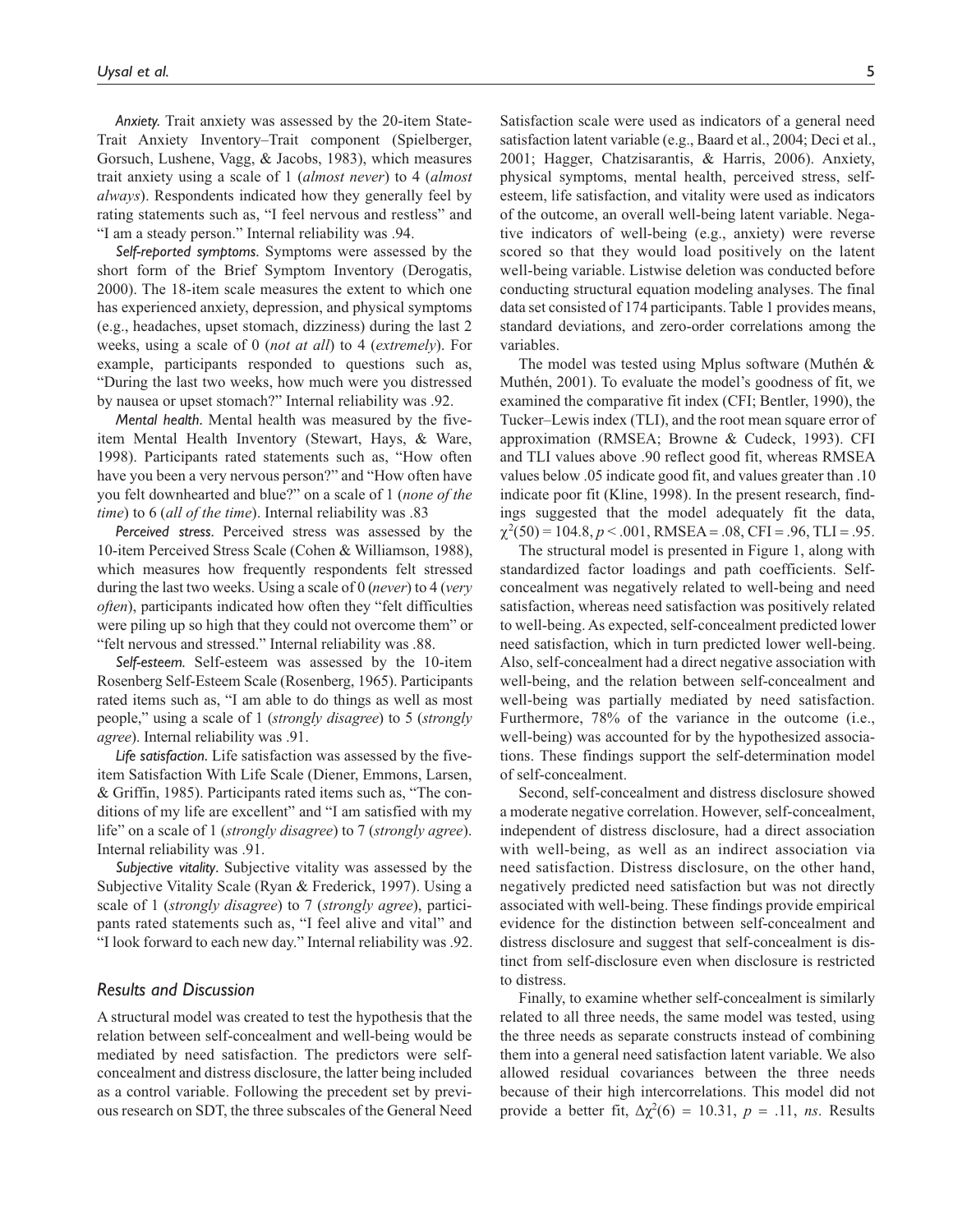|                        |        | $\overline{2}$ | 3      | $\overline{4}$ | 5      | 6      | 7      | 8      | 9      | $\overline{10}$ | $\mathbf{H}$ | 12   |
|------------------------|--------|----------------|--------|----------------|--------|--------|--------|--------|--------|-----------------|--------------|------|
| I. Self-concealment    |        |                |        |                |        |        |        |        |        |                 |              |      |
| 2. Distress disclosure | $-.46$ |                |        |                |        |        |        |        |        |                 |              |      |
| 3. Autonomy            | $-.42$ | .38            |        |                |        |        |        |        |        |                 |              |      |
| 4. Competence          | $-.44$ | .37            | .65    |                |        |        |        |        |        |                 |              |      |
| 5. Relatedness         | $-.49$ | .44            | .65    | .66            |        |        |        |        |        |                 |              |      |
| 6. Mental health       | $-.51$ | .33            | .53    | .58            | .55    |        |        |        |        |                 |              |      |
| 7. Self-esteem         | $-.54$ | .36            | .62    | .76            | ا 6.   | .66    |        |        |        |                 |              |      |
| 8. Vitality            | $-.49$ | .32            | .52    | .66            | .55    | .66    | .69    |        |        |                 |              |      |
| 9. Life satisfaction   | $-.50$ | .33            | .47    | .57            | .50    | .61    | .66    | .62    |        |                 |              |      |
| 10. Stress             | .46    | $-.28$         | $-.55$ | $-.53$         | $-.45$ | $-.68$ | $-.62$ | $-.60$ | $-.58$ |                 |              |      |
| <b>II.</b> Anxiety     | .55    | $-.36$         | $-.63$ | $-.68$         | $-.58$ | $-.78$ | $-.80$ | $-.75$ | $-.67$ | .79             |              |      |
| 12. Symptoms           | .42    | $-.28$         | $-.57$ | $-.50$         | $-.47$ | $-.72$ | $-.66$ | $-.56$ | $-.51$ | .69             | .71          |      |
| M                      | 2.65   | 4.51           | 5.05   | 5.23           | 5.47   | 4.38   | 4.04   | 4.74   | 4.49   | 1.82            | 2.01         | 0.78 |
| SD                     | 0.82   | 1.23           | 0.85   | 1.00           | 0.94   | 0.81   | 0.82   | 1.34   | 1.52   | 0.76            | 0.59         | 0.66 |
|                        |        |                |        |                |        |        |        |        |        |                 |              |      |

**Table 1.** Zero-Order Correlations for Study 1

All correlations are significant at  $p < .001$ .



**Figure 1.** Self-concealment predicting well-being with basic need satisfaction as the mediator (Study 1) \*\**p* < .001.

showed that self-concealment significantly predicted autonomy, competence, and relatedness needs (βs = –.35, –39, and  $-.41$ , respectively, all  $ps < .001$ ) and had a direct association with well-being ( $\beta$  = -.37, *p* <.001). Furthermore, both autonomy (β = .25, *p* < .001), and competence (β = .39, *p* < .001) were significantly related to well-being. On the other hand, the association between relatedness and well-being was not significant ( $\beta$  = .04, *ns*). This may be due to high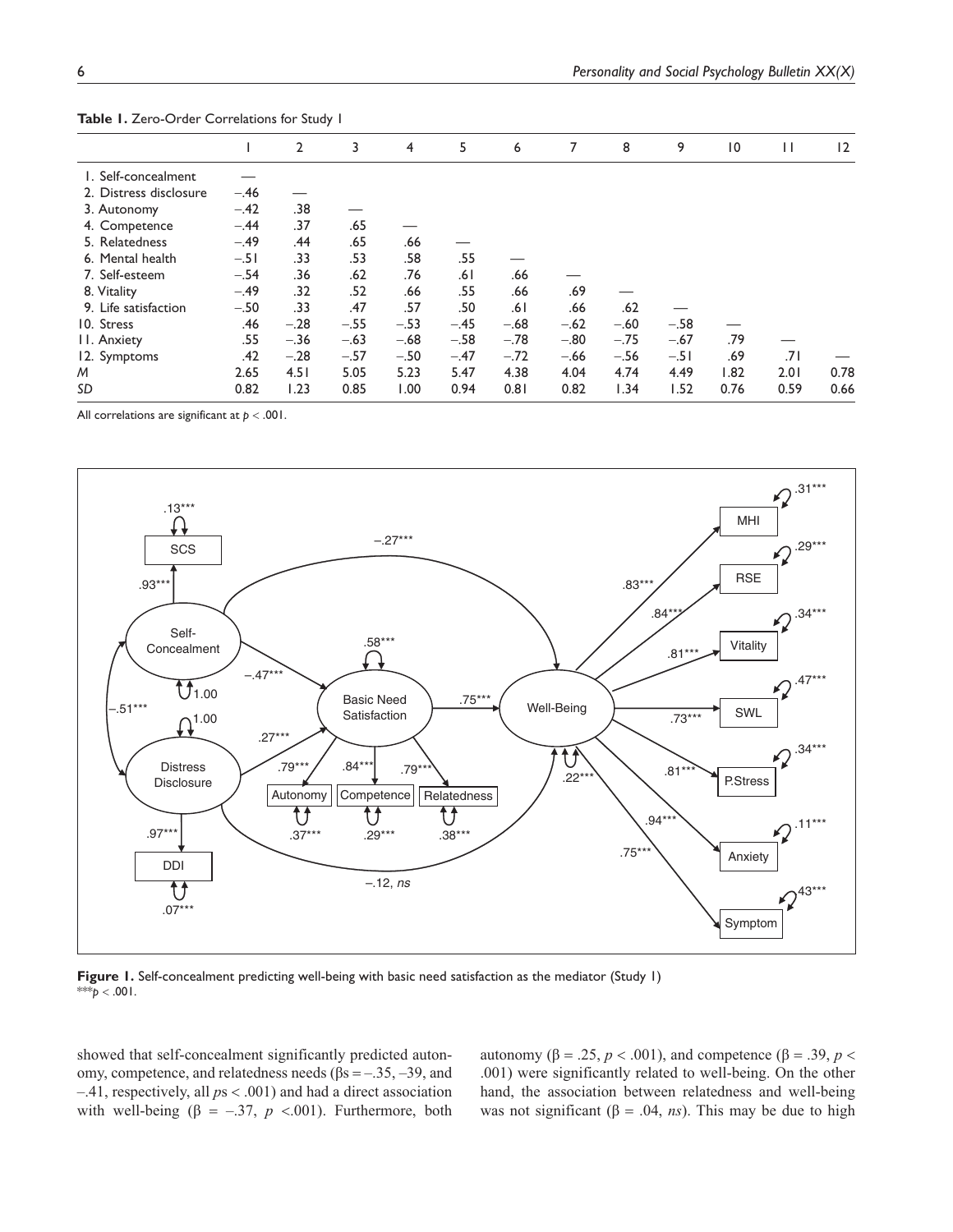overlap between the basic needs measures, or the effect of relatedness on well-being might be mediated by the other needs.

Between-person analyses in Study 1 indicated that selfconcealment was negatively associated with well-being and that this association was mediated by unfulfilled basic psychological needs. Because of the cross-sectional nature of the study, the findings cannot support causality. However, our argument can be strengthened if the findings of Study 1 are replicated using a different methodology.

Furthermore, Kelly and Yip (2006) argued that selfconcealment is related to negative outcomes because it reflects an inhibited personality. They suggested that the process of keeping a major secret is not necessarily problematic and advised researchers to control for trait effects when investigating secret-keeping processes. Although our model is about self-concealment, it is still a process model rather than a trait model. We suggest that self-concealment is associated with negative outcomes because *the act of self-concealment* hinders the satisfaction of basic psychological needs, as described earlier. In other words, even people who are not high in trait self-concealment would experience negative consequences when they self-conceal.

## **Study 2**

In Study 2, we tested the proposed model with a longitudinal method, which allowed us to assess within-person daily variations. We hypothesized that daily self-concealment would covary negatively with daily need satisfaction and daily wellbeing, independent of trait self-concealment. Furthermore, daily need satisfaction would covary positively with daily well-being and mediate the relationship between daily self-concealment and daily well-being. Study 1 showed that self-concealment is different and independent from lack of distress disclosure; thus, we did not include distress disclosure in Study 2.

The design of the study was such that days were nested within persons. Multilevel designs have various strengths: They allow the research question to be investigated at different levels of analysis simultaneously by separating the within-person and between-person effects. The withinperson level (i.e., day level) addresses whether daily selfconcealment covaries negatively with daily well-being; that is, is well-being lower on the days in which any given person reports more self-concealment? At the between-person level (i.e., person level), we can explore whether people who are high on trait self-concealment have lower daily well-being on average. Furthermore, cross-level interaction effects can also be examined, such as whether daily covariation between self-concealment and well-being changes, depending on individual trait self-concealment. In sum, we hypothesized that daily self-concealment would predict lower daily need satisfaction, which would in turn predict lower daily well-being.

## *Method*

*Participants*. Eighty-four students (71 female) from undergraduate psychology classes participated in this study in exchange for extra credit. Participants were required to have regular, easy access to a computer with Internet capabilities. They were ineligible for Study 2 if they had participated in Study 1. Participants' ages ranged from 18 to 49 ( $M = 24.11$ ,  $SD = 6.23$ ). Participants reported diverse ethnicities: African heritage (26%), Asian heritage (23%), Caucasian (23%), Hispanic/Latin heritage (26%), and Other (2%).

*Procedure*. Full completion of the study involved three phases: a paper-and-pencil questionnaire packet, an orientation session in the laboratory, and 16 days of intervalcontingent diary records. The daily records were administered online via a data collection Web site.

First, participants completed an initial battery of questionnaires on their own time. They submitted the questionnaires when they attended a group orientation session, in which research assistants explained the procedure for completing interval-contingent diary records. After explaining the diary record procedure, the research assistants informed the participants that anyone who felt unable to complete the remainder of the study could leave then and experience no penalty. None of the participants chose to leave. The research assistants then allowed participants to sign up for daily telephone, e-mail, and text message reminders if they wished.

Participants began completing online diary records the day after their orientation session. They were responsible for submitting diary records for 16 consecutive days, completing a record before going to bed each night. Participants who forgot to complete a record before going to bed were allowed to submit their record until noon of the following day. As a reminder, the research assistants contacted participants when they missed more than 2 consecutive days of records.

## *Day-Level Measures*

The diary record forms assessed daily self-concealment, daily need satisfaction, and daily well-being. The measures were modified to assess daily levels of the variables, rather than trait (i.e., the diary records asked participants to "consider TODAY only" while completing the records). On average, it took 2 to 5 minutes for participants to complete each record.

*Daily self-concealment* was assessed with five items ("I felt that people didn't know what I'm really like," "I was often hiding a part of who I am," "At times I was pretending to be someone I am not," "I felt that I had to hide information about myself from another person," and "I was afraid I would reveal something I didn't want to reveal"). The items were rated on a 1 (*strongly disagree*) to 7 (*strongly agree*) scale.

*Daily need satisfaction* was assessed with six items from the General Need Satisfaction scale. Two items measured daily autonomy ("I felt like I was free to do what I wanted today" and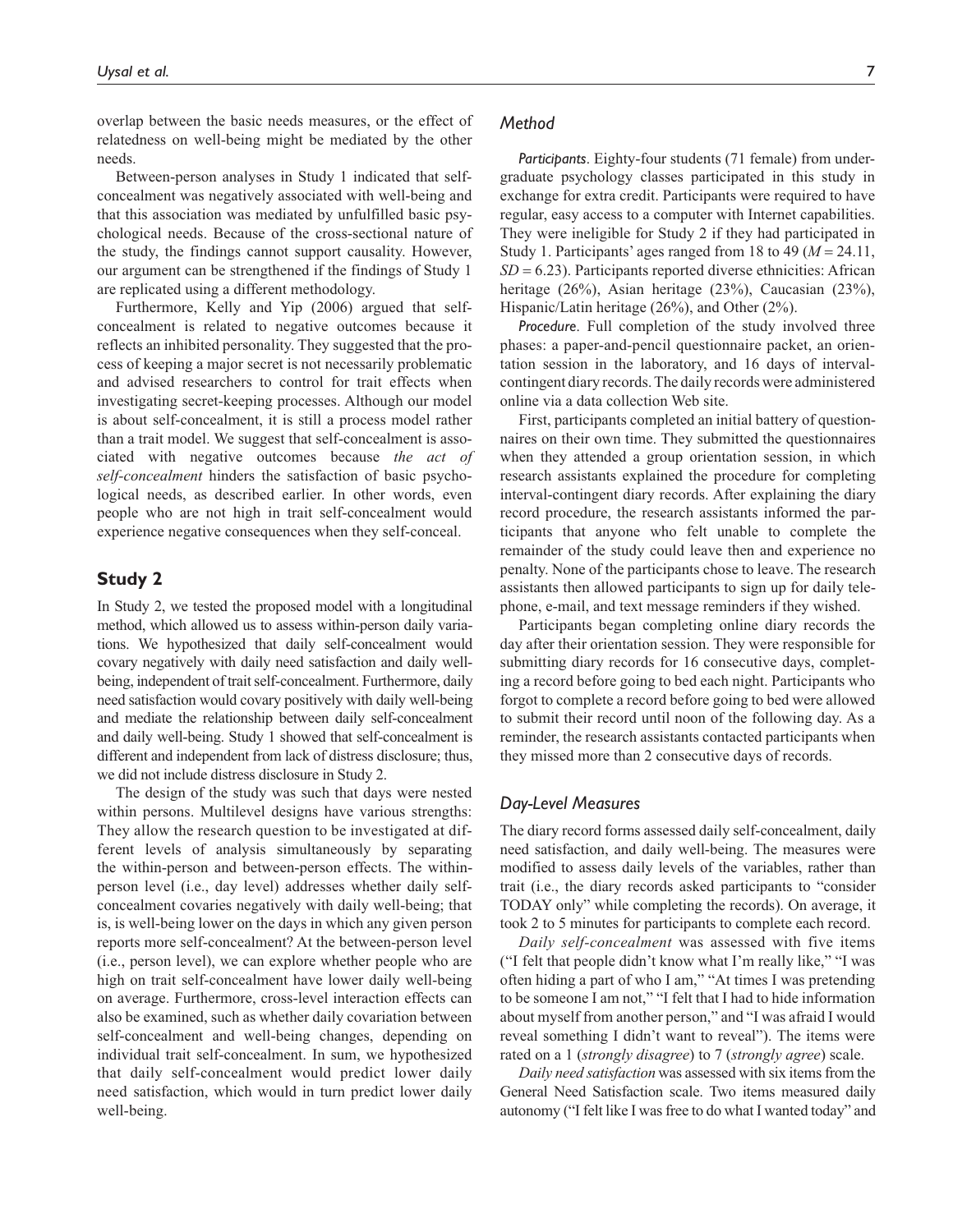"I generally felt free to pursue my interests"), daily competence ("I felt a sense of accomplishment from what I did" and "I did not feel very capable"), and daily relatedness ("I felt close and connected to the people I interacted with" and "I wish the people I interacted with liked me more"). The items were rated on a 1 (*strongly disagree*) to 7 (*strongly agree*) scale.

*Daily well-being* was assessed similarly to previous studies (e.g., Reis et al., 2000; Sheldon et al., 1996). Four items covered life satisfaction ("I am satisfied with my life"), perceived stress ("I felt nervous and stressed"), and subjective vitality ("I felt alive and vital" and "I had energy and spirit"), which participants rated from 1 (*strongly disagree*) to 7 (*strongly agree*). Additionally, participants rated nine adjectives (Diener & Emmons, 1984) to report positive affect (e.g., *joyful, happy, pleased, enjoyment/fun*) and negative affect (e.g., *depressed, worried/anxious, frustrated, angry/hostile, unhappy*). The items were rated on a scale of 1 (*not at all*) to 7 (*extremely*). Finally, a nine-item physical symptom checklist (Emmons, 1991) was included. The checklist included symptoms such as headaches, upset stomach, and coughing. Following the example of previous studies (e.g., Reis et al., 2000), a composite well-being score was created by first standardizing each measure and then subtracting the sum of the three negative measures (perceived stress, negative affect, and number of symptoms) from the sum of three positive measures (life satisfaction, vitality, and positive affect).

## *Person-Level Measures*

Participants completed an initial questionnaire packet containing several measures. Only trait self-concealment, which was assessed by the Self-Concealment Scale (Larson & Chastain, 1990), is relevant to the purpose of this study.

## *Results and Discussion*

*Analytic strategy*. The goal of the current analysis was to examine the day-level associations between self-concealment, well-being, and need satisfaction. The structure of the data was such that daily measures were nested within person. In Model 1, day-level well-being was estimated by the following equations:

$$
WB_{ij} = b_{0j} + b_{1j} (SC_{ij}) + e_{ij}
$$
  
(Level 1 equation)  

$$
b_{0j} = \gamma_{00} + \gamma_{01} SC_j + u_{0j}
$$
  
(Level 2 equation)  

$$
b_{1j} = \gamma_{10} + \gamma_{11} SC_j + u_{1j}.
$$
  
(Level 2 equation)

Combining the equations (Model 1),

$$
WB_{ij} = \gamma_{00} + \gamma_{01}(SC_j) + \gamma_{10}(SC_{ij}) + \gamma_{11}(SC_j \times SC_{ij}) + e_{ij} + u_{0j} + u_{1j}(SC_{ij}),
$$

where  $\text{WB}_{ii}$  and  $\text{SC}_{ii}$  refer to daily well-being and daily selfconcealment scores, respectively, of the *j*th individual on the *i*th day;  $b_{0j}$  refers to the random intercept, which represents mean daily well-being for *j*th person across the days that person completed records;  $b_{1j}$  is the random slope, which represents the day-level relationship between selfconcealment and well-being for the *j*th individual; SC*<sup>j</sup>* refers to the trait self-concealment score of the *j*th individual;  $\gamma_{00}$ refers to the grand mean of daily well-being (average wellbeing across all participants and all days);  $\gamma_{01}$  is the effect of trait self-concealment on mean daily well-being;  $\gamma_{10}$  is the mean slope (average association between daily selfconcealment and daily well-being);  $\gamma_{11}$  is the effect of trait self-concealment on the daily association between selfconcealment and well-being; and  $u_{0j}$  and  $u_{1j}$  represent error terms for the intercept and the slope for the *j*th individual.

The first research question asked whether daily wellbeing covaries negatively with self-concealment. In Model 1, significance of  $\gamma_{10}$  would imply a significant relationship between daily self-concealment and daily well-being. We expected this relationship to be negative and significant (Hypothesis 1).

Second, one can also ask if trait self-concealment is associated with mean daily well-being. If  $\gamma_{01}$  is significant, it would indicate that trait self-concealment is associated with a person's mean daily well-being. We expected this relationship to be negative and significant (Hypothesis 2).

Our last question regarding this model was whether daylevel covariation between self-concealment and well-being changes depending on trait self-concealment. Significance of  $\gamma_{11}$  would indicate that the association between daily selfconcealment and daily well-being is moderated by trait self-concealment. We did not have any hypotheses regarding this interaction effect.

In Model 2, we applied the same equations with daily need satisfaction as the criterion. That is:

$$
NS_{ij} = b_{0j} + b_{1j}(SC_{ij}) + e_{ij}
$$
  
(Level 1 equation)  

$$
b_{0j} = \gamma_{00} + \gamma_{01}SC_j + u_{0j}
$$
  
(Level 2 equation)  

$$
b_{1j} = \gamma_{10} + \gamma_{11}SC_j + u_{1j}.
$$
  
(Level 2 equation)

Combining the equations (Model 2),

$$
NS_{ij} = \gamma_{00} + \gamma_{01}(SC_j) + \gamma_{10}(SC_{ij}) + \gamma_{11}(SC_j \times SC_{ij}) + e_{ij} + u_{0j} + u_{1j}(SC_{ij}).
$$

The coefficients can be interpreted in a similar fashion by considering daily need satisfaction as the criterion instead of daily well-being.  $NS_{ij}$  and  $SC_{ij}$  refer to daily need satisfaction and daily self-concealment scores, respectively, of the *j*th individual on the *i*th day;  $b_{0j}$  refers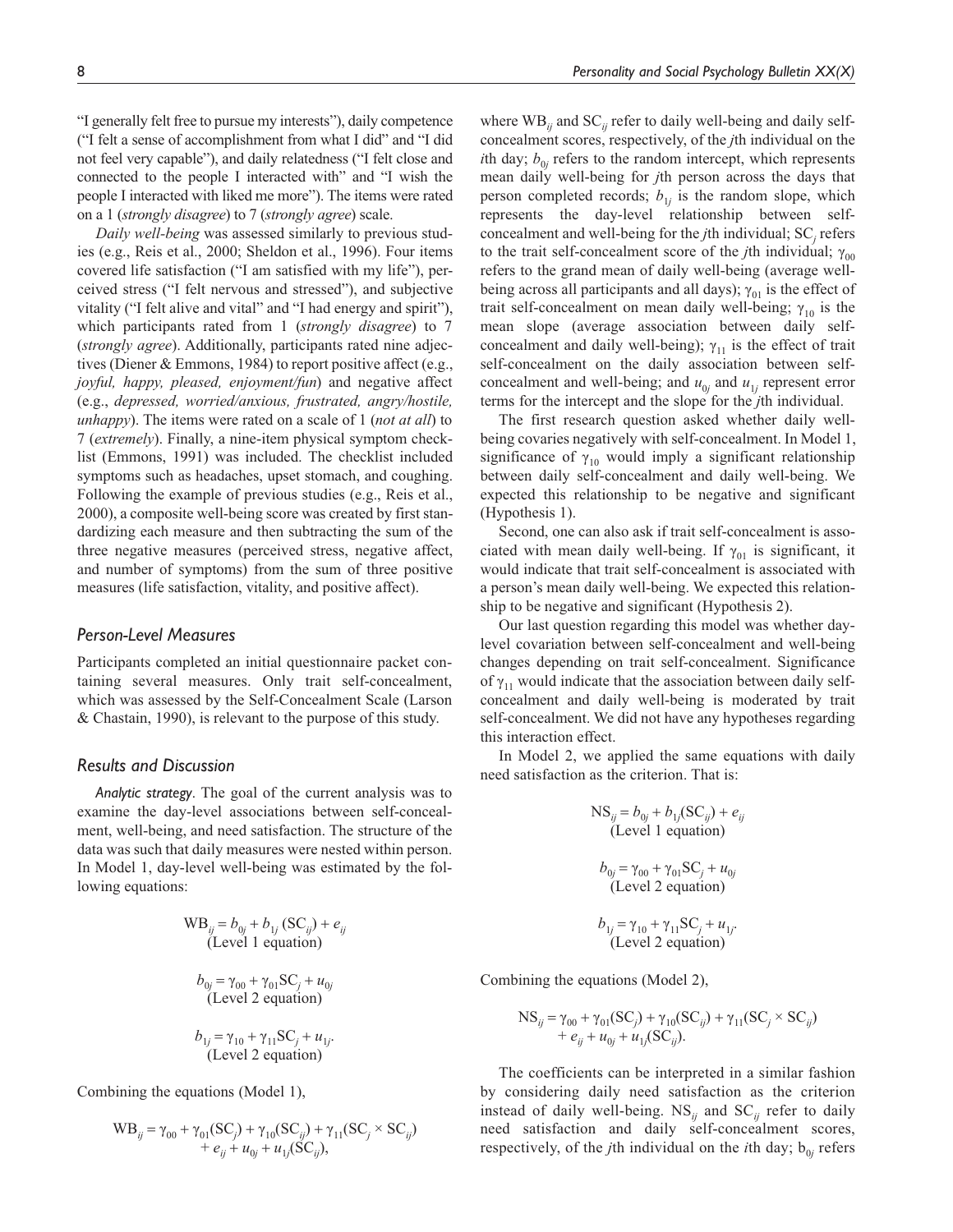to the random intercept (mean daily need satisfaction for the *j*th person across the days that person completed records);  $b_{1j}$  is the random slope, which represents the daylevel relationship between self-concealment and need satisfaction for the *j*th individual;  $\gamma_{00}$  refers to the grand mean of daily need satisfaction (average need satisfaction across all participants and all days);  $\gamma_{01}$  is the effect of trait self-concealment on mean daily need satisfaction;  $\gamma_{10}$  is the mean slope (average association between daily selfconcealment and daily need satisfaction);  $\gamma_{11}$  is the effect of trait self-concealment on the daily association between self-concealment and need satisfaction; and  $u_{0j}$  and  $u_{1j}$ represent error terms for the intercept and the slope for the *j*th individual.

We made similar hypotheses; that is, daily self-concealment would be negatively associated with daily need satisfaction (Hypothesis 3), and trait self-concealment would be negatively associated with mean daily need satisfaction (Hypothesis 4). We did not have any hypotheses regarding the interaction effect.

In both models, to eliminate between-person effects, daily self-concealment scores were cluster-mean centered. In other words, daily self-concealment scores represented a person's deviation from his or her mean self-concealment score across the days that person completed the diary records.

*Mediation analysis*. To test the hypothesis that the association between daily self-concealment and daily well-being is mediated by daily need satisfaction, we followed the guidelines of Bauer, Preacher, and Gil (2006) to test mediation in multilevel models. The variables included in the model were self-concealment, need satisfaction, and well-being. All variables were at the day level, so the model was a lower level mediation with a  $1 \rightarrow 1 \rightarrow 1$  structure. The two equations were:

$$
NS_{ij} = d_{nsj} + a_j (SC_{ij}) + e_{nsij}
$$
  
\n
$$
WB_{ij} = d_{wbj} + b_j (NS_{ij}) + c_j' (SC_{ij}) + e_{nsij}.
$$

The two intercepts and the three slopes were assumed to be random. The model was formulated with a single Level 1 equation using indicator variables.

$$
Z_{ij} = S_{Mij} (d_{nsj} + a_j SC_{ij}) + S_{Yij} (d_{wbj} + b_j NS_{ij} + c_j 'SC_{ij}) + e_{zij'}
$$

where  $S_{Mij}$  and  $S_{Yij}$  are indicator variables. When Z refers to need satisfaction,  $S_M$  is set to 1 and  $S_Y$  is set to 0. When Z refers to well-being,  $S_M$  is set to 0 and  $S_Y$  is set to 1.

Participants completed 1,228 out of 1,344 possible records over the 16-day period, with an average of 14.6 records per person. Only 4 participants completed fewer than 10 records (with a minimum of 5 records). Seven participants lost track of their number of records completed and participated an extra day (i.e., 17 records). Daily well-being scores ranged between  $-15.73$  and 7.47 ( $M = 0$ ,  $SD = 4.47$ ), **Table 2.** Multilevel Model With Daily Well-Being as the Criterion (Study 2)

| <b>Fixed effects</b>                                                                                                                         | Estimate                                  | SD                           |                                       |
|----------------------------------------------------------------------------------------------------------------------------------------------|-------------------------------------------|------------------------------|---------------------------------------|
| Intercept $(\gamma_{00})$<br>Daily self-concealment $(\gamma_{01})$<br>Trait self-concealment $(\gamma_{10})$<br>Interaction $(\gamma_{11})$ | $-0.01$<br>$-1.07**$<br>$-2.06**$<br>0.27 | 0.32<br>0.13<br>0.41<br>0.18 | $-0.04$<br>$-8.41$<br>$-8.04$<br>1.45 |
| Random effects                                                                                                                               | Estimate                                  | SD                           | Z                                     |
| var(u <sub>0i</sub> )<br>$\textsf{var}(u_{1j}^{\dagger})$<br>$cov(u_{0j}^{\dagger} u_{1j})$                                                  | $7.71**$<br>$0.42*$<br>0.06               | 1.26<br>0.21<br>0.38         | 6.09<br>2.02<br>0.15                  |

The variable  $\gamma_{00}$  refers to the grand mean of daily well-being (average well-being across all participants and all days),  $\gamma_{01}$  is the effect of trait self-concealment on mean daily well-being,  $\gamma_{10}$  is the mean slope (average association between daily self-concealment and daily well-being),  $\gamma_{11}$  is the effect of trait self-concealment on the daily association between selfconcealment and well-being, and  $u_{0j}$  and  $u_{1j}$  represent error terms for the intercept and the slope for the *j*th individual.  $*$ *p* < .05.  $*$ *p* < .001.

daily self-concealment scores ranged between 1 and  $7 (M =$ 2.63,  $SD = 1.49$ ), and daily need satisfaction scores ranged between 1.33 and 7 ( $M = 5.00$ ,  $SD = 1.10$ ). We used the PROC MIXED routine in SAS with maximum likelihood estimation to estimate the coefficients.

*Model 1: Daily well-being as the dependent variable*. The findings for Model 1 are summarized in Table 2. The analyses revealed that the mean slope  $(\gamma_{10})$  was negative and significant, as expected. That is, daily self-concealment significantly predicted lower daily well-being, controlling for trait self-concealment (Hypothesis 1). In other words, across all participants, well-being was lower on days where self-concealment was higher. Note that the estimated coefficients are unstandardized values and should be interpreted accordingly. For instance, the coefficient for daily selfconcealment  $(-1.07)$  suggests that for every 1 SD from an average day's self-concealment (i.e., daily self-concealment scores were centered within individuals and represent deviations from that person's mean daily self-concealment), the well-being score dropped 1.07 points, controlling for trait self-concealment.

Our second hypothesis was also supported. Trait selfconcealment was negatively and significantly associated with daily well-being (Hypothesis 2). High trait self-concealment significantly predicted lower mean daily well-being. In other words, people who are higher in trait self-concealment had lower average daily well-being scores across the number of days they participated.

Finally, the interaction between trait self-concealment and daily self-concealment was not significant. That is, the negative relation between daily self-concealment and daily well-being did not change significantly depending on a person's trait self-concealment.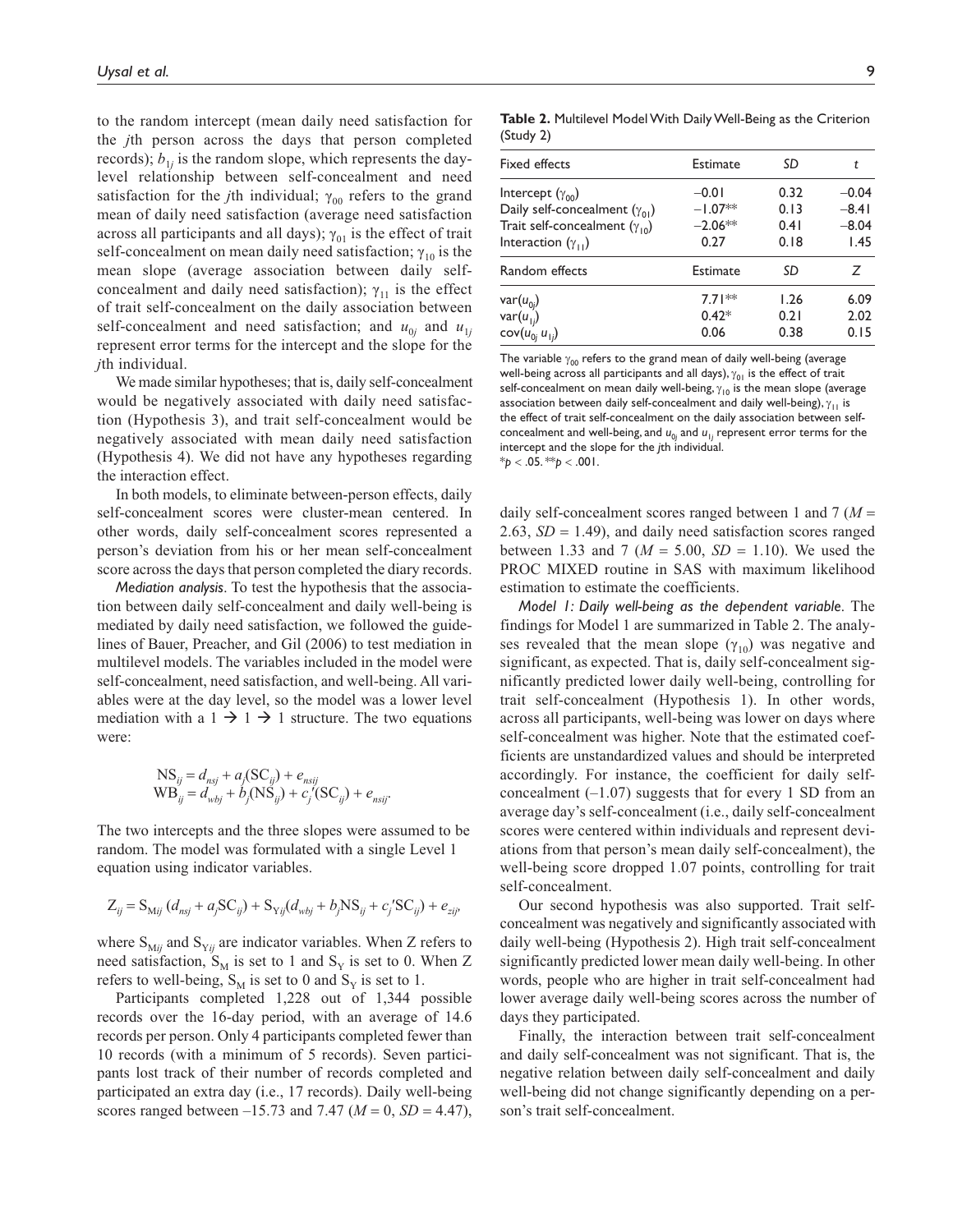| <b>Fixed effects</b>                   | Estimate  | SD   | t       |
|----------------------------------------|-----------|------|---------|
| Intercept $(\gamma_{00})$              | $5.06**$  | 0.75 | 67.82   |
| Daily self-concealment $(\gamma_{01})$ | $-0.34**$ | 0.04 | $-9.55$ |
| Trait self-concealment $(\gamma_{10})$ | $-0.55**$ | 0.1  | $-5.63$ |
| Interaction $(\gamma_{11})$            | $0.14*$   | 0.05 | 2.84    |
| Random effects                         | Estimate  | SD   | Ζ       |
| $var(u_{0j})$                          | $0.44**$  | 0.07 | 6.09    |
| $var(u_{1j})$                          | $0.04*$   | 0.02 | 2.92    |
| $cov(u_{0j} u_{1j})$                   | 0.02      | 0.03 | 0.81    |
|                                        |           |      |         |

**Table 3.** Multilevel Model With Daily Need Satisfaction as Criterion (Study 2)

The variable  $\gamma_{00}$  refers to the grand mean of daily well-being (average well-being across all participants and all days),  $\gamma_{01}$  is the effect of trait self-concealment on mean daily well-being,  $\gamma_{10}$  is the mean slope (average association between daily self-concealment and daily well-being),  $\gamma_{11}$  is the effect of trait self-concealment on the daily association between selfconcealment and well-being, and  $u_{0j}$  and  $u_{1j}$  represent error terms for the intercept and the slope for the *j*th individual.  $*$ *p* < .05.  $*$ *p* < .001.

*Model 2: Daily need satisfaction as dependent variable*. The findings for Model 2 are summarized in Table 3. Our third hypothesis, which suggested that daily self-concealment would be negatively related to daily need satisfaction, was supported. Daily self-concealment significantly predicted lower daily need satisfaction (Hypothesis 3). Participants reported lower need satisfaction on the days they reported higher self-concealment.

Our fourth hypothesis suggested that trait self-concealment would be negatively associated with mean daily need satisfaction. This hypothesis was also supported. Results showed that high trait self-concealment predicted lower mean daily need satisfaction (Hypothesis 4).

Finally, the interaction between trait self-concealment and daily self-concealment was significant. The negative association between daily self-concealment and daily need satisfaction was stronger for individuals who were high on trait self-concealment, slope  $= -0.44$ ,  $t(82) = -8.23$ ,  $p < 0.001$ , than the association between daily self-concealment and daily need satisfaction for individuals who were low on trait self-concealment, slope  $= -0.23$ ,  $t(82) = -4.16$ ,  $p < .001$ . However, it should also be noted that both slopes were significant. In other words, even for people who are low in trait self-concealment, there was a significant negative relation between daily self-concealment and daily need satisfaction.

*Mediation analysis*. It was hypothesized that the daily relation between self-concealment and well-being would be mediated by daily need satisfaction. Results of the mediation analyses supported the mediation hypothesis. The mediation model with path coefficients (fixed effects) is presented in Figure 2, and the random effects are summarized in Table 4. The average indirect (mediated) effect of self-concealment on well-being (via need satisfaction) was  $-.80$  (*SE* = .12, *p* < .001), whereas the average total effect of self-concealment



**Figure 2.** Fixed effects for multilevel mediation model (Study 2) \*\*\* $p < .001$ .

**Table 4.** Random Variances for Multilevel Mediation Model (Study 2)

|                                                                     | Variance             | SE   |
|---------------------------------------------------------------------|----------------------|------|
| Intercepts                                                          |                      |      |
|                                                                     | $0.62***$            | 0.10 |
| $\begin{array}{c} d_{\mathit{nsj}} \\ d_{\mathit{wbj}} \end{array}$ | $10.39***$           | 1.64 |
| Slopes                                                              |                      |      |
| $a_i$                                                               |                      | 0.02 |
| b,                                                                  | $0.06***$<br>1.62*** | 0.40 |
| c,                                                                  | 0.09                 | 0.09 |

Random variances for the intercepts and the slopes are reported.  $d_{nsi}$  and  $d_{\mathsf{wbj}}$  represent the intercepts for need satisfaction and well-being.  $a_{j}^{}$ ,  $b_{j}^{}$ , and *cj* represent the slopes for the paths a, b, and c´ in Figure 2.  $*^{**}p < .001$ .

on well-being was  $-1.07$  (SE = .11, p < .001). In other words, 75% of the association between self-concealment and wellbeing was mediated by need satisfaction. These results replicated the findings of Study 1 and provided further support for our explanation of why self-concealment is associated with negative outcomes.<sup>2</sup>

## **General Discussion**

These two studies suggest that the negative association between self-concealment and well-being is mediated by unfulfilled basic psychological needs. In Study 1, the structural model provided an acceptable fit to the data, and self-concealment had a unique association with basic need satisfaction and well-being, independent of distress disclosure. Study 2 replicated the mediational model using a multilevel design and suggested that the relation between daily selfconcealment and daily well-being is mediated by daily satisfaction of basic psychological needs. These findings provide empirical support for an SDT account of why selfconcealment predicts poor well-being.

The present research makes several contributions to the literature. First, it provides more empirical evidence on the link between self-concealment and well-being. Although past research has shown that self-concealment is associated with negative outcomes, we are not aware of any studies that linked daily variations in self-concealment with daily variations in well-being. Similarly, Study 1 also demonstrated that self-concealment is independent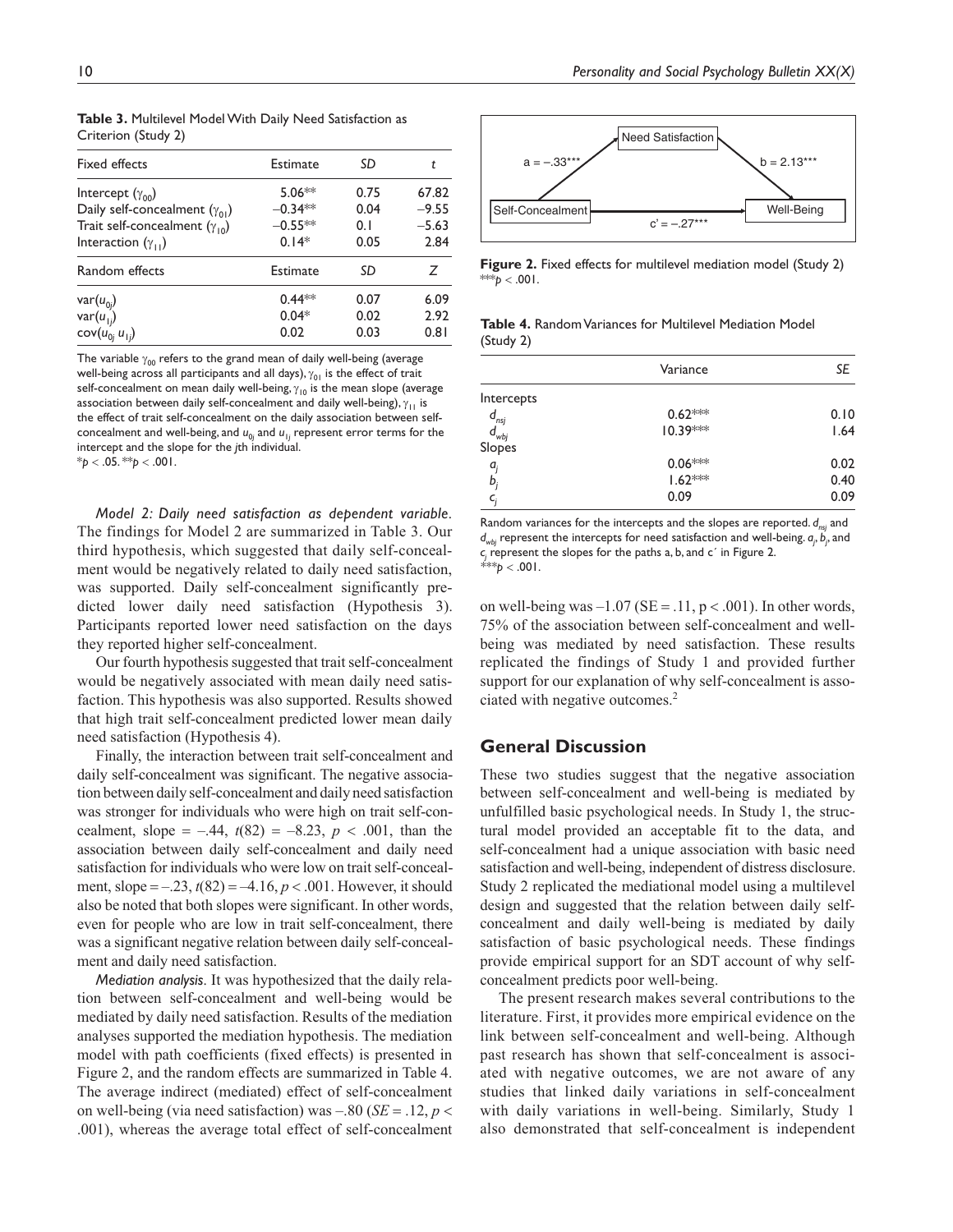from distress disclosure and that it has a unique association with well-being. Both of these findings add support to the relation between self-concealment and well-being, as well as the distinction between self-concealment and self-disclosure.

A second contribution of the present research is that although researchers have proposed different models to explain the relation between self-concealment and wellbeing, the reason self-concealment is associated with negative outcomes is still not well understood. The findings of the current studies suggest that self-concealment is problematic because it leads to unfulfilled autonomy, competence, and relatedness needs. We believe that the self-determination model presented in this article provides a broader alternate explanation for the mechanism between self-concealment and well-being. This approach is broader in the sense that the three basic psychological needs of SDT capture the themes found in previous explanations. For instance, the explanations regarding inhibition (Pennebaker, 1989) or preoccupation (Lane & Wegner, 1995) are considered threats to one's autonomy. Similarly, the self-perception explanation (Derlega et al., 1993) is similar to a threat to one's competence. In sum, the model presented in this research explains the mechanism behind the link between self-concealment and well-being from a SDT perspective.

Third, our research addresses Kelly and Yip's (2006) assertion that the process of secret keeping is not related to negative outcomes, whereas high self-concealers (i.e., individuals with inhibited personalities) are vulnerable to psychological problems. Our findings in Study 2 suggest that regardless of whether one was a high self-concealer, participants had lower well-being on the days they self-concealed more. Furthermore, a major percentage of this association was mediated by the lack of basic need satisfaction. Therefore, we suggest that the association between self-concealment and well-being is not only attributable to an inhibited personality, but it is also a consequence of unfulfilled needs, which stem from the process of self-concealment (or keeping distressing secrets).

A final contribution is that the current studies place the research on self-concealment within the well-validated framework of SDT (Deci & Ryan, 1985, 2000), opening potential avenues for future studies. Also, Study 2 replicated the findings of previous studies that found that unfulfilled basic needs are detrimental to daily well-being (Reis et al., 2000; Sheldon et al., 1996), adding empirical evidence to the predictive power of self-determination theory.

A number of caveats for our studies should be mentioned. One limitation is that our sample consisted of undergraduate psychology students who may not be representative of the general population. Second, the participants were mostly female, further limiting the generalizability of our findings. Future studies might attempt to replicate the findings with a more representative sample. Another limitation is the correlational nature of the studies. As a result, the causal directions hypothesized in the mediation model are theoretical. We acknowledge that our findings do not show that self-concealment causes a lack in satisfaction of basic needs or leads to negative well-being.<sup>3</sup> As stated before, causality can be demonstrated by experiments that manipulate self-concealment and then measure need satisfaction. Similarly, long-term longitudinal studies or quasiexperimental studies in naturalistic contexts can provide additional insight about causal directions. This issue requires further investigation, and researchers should remember that other causal models are also possible. Finally, our data consist of self-report measures and lack evidence for behavioral aspects of selfconcealment. Although we measured daily self-concealment, we did not examine specific self-concealment behaviors and whether such behaviors impede need satisfaction. Despite these limitations, the present studies provide a new approach for understanding why self-concealment is associated with negative outcomes and opens new research possibilities.

Future studies can investigate other potential mediators of the association between self-concealment and well-being. Need satisfaction partially mediates the relation between self-concealment and well-being, so there may be other mediators that can further complete the model. Also, the model can be tested in different contexts, such as in romantic relationships, family relationships, and friendships. For instance, one could investigate whether self-concealment from one's romantic partner has negative implications for relationship outcomes, and if that is the case, whether this relation is mediated by the fulfillment of one's basic needs in a relationship. Similarly, one might demonstrate that selfconcealment from one's romantic partner is different and unique from self-disclosure to one's partner.

Another future line of research would be to investigate the different strategies in which self-concealers engage and how these strategies relate to well-being. For instance, selfconcealers might use passive strategies such as ignoring or not broaching the subject, or they might engage in more active strategies, such as misleading or lying. These strategies might relate to well-being differently. After all, selfconcealment is defined as a more active than passive process. Self-concealers are likely to be preoccupied with their secrets, have unwanted thoughts about their secrets intrude into their minds, and be afraid of revealing them inadvertently. As a result, self-concealment is more likely to lead to active deception strategies such as being misleading, or even lying, when confronted directly.

Furthermore, we conceptualize self-concealment as a construct closely related to authenticity (Kernis & Goldman, 2006). Authenticity has four components: *Awareness* involves acceptance of potentially contradictory facets of self, *unbiased processing* involves being objective when processing self-relevant information, *behavioral authenticity* involves engaging in behaviors that reflect internal rather than external motives and needs, and *relational authenticity* involves being genuine in one's interactions with others. We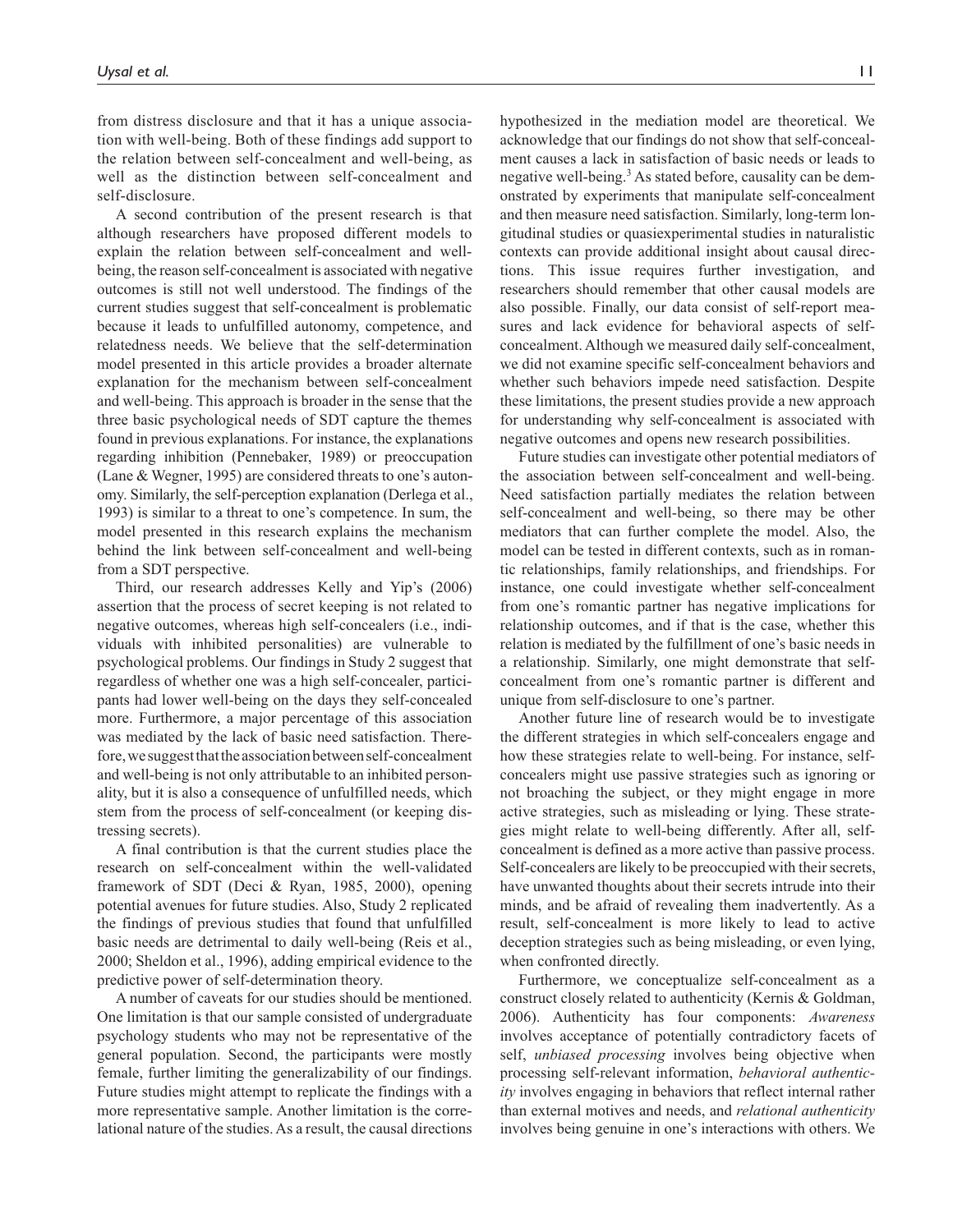believe that self-concealment would especially undermine behavioral and relational authenticity.

The focus of the present studies was on self-concealment, the tendency to hide negative or distressing information about oneself. This raises the question of whether keeping positive aspects of oneself secret from others would also be problematic for well-being. We suggest that keeping secrets can be problematic as long as it thwarts the satisfaction of basic needs, which can occur even for positive secrets. In contrast, it could also be that people can keep negative secrets autonomously, or in a self-determined way, under certain conditions. Furthermore, concealing certain selfaspects might be less detrimental to need satisfaction and well-being than revealing them. What we present here is a general model; the moderators of the associations between self-concealment, need satisfaction, and well-being should be investigated in future studies.

In conclusion, the findings imply that self-concealment is detrimental to the satisfaction of basic needs, which could then result in lower well-being. Also, this association appears to be valid regardless of personality differences. It seems that inauthentic acts such as self-concealment may have negative implications for individuals' basic needs and well-being in daily life.

## **Authors' Note**

Portions of this research were presented at the 2008 meeting of the International Association for Relationship Research in Providence, Rhode Island.

#### **Acknowledgments**

We thank the Interpersonal Relations and Motivation Research Group at the University of Houston for help at various stages of this research. Linda Acitelli, Amber Bush, Jeremy Pettit, Kristen Petty, Bennett Porter, and Lindsey Rodriguez commented on previous drafts. Erika Dunn and Fiona Brooymans assisted with the data collection process.

#### **Declaration of Conflicting Interests**

The authors declared no conflicts of interest with respect to the authorship and/or publication of this article.

#### **Funding**

The authors received no financial support for the research and/or authorship of this article.

#### **Notes**

1. Mean scores were compared based on the method of data collection. Participants who completed the survey online had slightly higher self-concealment scores ( $Ms = 2.75$  and 2.43),  $t(180) = 2.56$ ,  $p < .05$ , and slightly lower symptoms scores  $(Ms = .71$  and .93),  $t(178) = -2.20, p < .05$ . None of the other means were significantly different. Furthermore, regression analyses showed that the method of data collection did not moderate any of the paths between self-concealment, need satisfaction, and indicators of well-being.

- 2. To examine each need's association with well-being, we conducted an analysis with separate needs (autonomy, competence, and relatedness), trait- and day-level self-concealment, the interaction between trait- and day-level self-concealment, and the previous day's well-being as predictors of a given day's well-being. The results showed that all predictors except the interaction effect had a significant effect on well-being. The unstandardized estimates were: daily self-concealment  $=$  -.31,  $p < .001$ ; trait self-concealment  $= -0.49$ ,  $p < 0.05$ ; previous day's well-being  $=$ .19,  $p < .001$ ; daily autonomy = .90,  $p < .001$ ; daily competence  $= .82, p < .001$ ; and daily relatedness  $= .41, p < .001$ .
- 3. A reviewer suggested that comparing semiprospective relations in Study 2 (e.g., whether self-concealment on a specific day predicts well-being of the same day, controlling for well-being of the previous day, compared to whether well-being on a specific day predicts self-concealment of the same day, controlling for self-concealment of the previous day) might provide more insight on causal directions. We conducted these analyses and checked the reduction in Level 1 error variance to examine the effect sizes. In all three associations, our analyses showed the same effect sizes in both directions.

#### **References**

- Baard, P. P., Deci, E. L., & Ryan, R. M. (2004). Intrinsic need satisfaction: A motivational basis of performance and well-being in two work settings. *Journal of Applied Social Psychology, 34*, 2045-2068.
- Bauer, D. J., Preacher, K. J., & Gil, K. M. (2006). Conceptualizing and testing random indirect effects and moderated mediation in multilevel models: New procedures and recommendations. *Psychological Methods, 11*, 142-163.
- Bem, D. (1972). Self-perception theory. In L. Berkowitz (Ed.), *Advances in experimental social psychology* (Vol. 6, pp. 1-62). San Diego, CA: Academic Press.
- Bentler, P. M. (1990). Comparative fit indexes in structural models*. Psychological Bulletin, 107,* 238-246.
- Browne, M. W., & Cudeck, R. (1993). Alternative ways of assessing model fit. In K. A. Bollen & J. S. Long (Eds.), *Testing structural equation models* (pp. 136-162). Newbury Park, CA: Sage.
- Cepeda-Benito, A., & Short, P. (1998). Self-concealment, avoidance of psychological services, and perceived likelihood of seeking professional help. *Journal of Counseling Psychology, 45*, 58-64.
- Cohen, S., & Williamson, G. (1988). Perceived stress in a probability sample of the United States. In S. Spacapan & S. Oskamp (Eds.), *The social psychology of health: Claremont Symposium on Applied Social Psychology* (pp*.* 31-67). Newbury Park, CA: Sage.
- Cole, S. W., Kemeny, M. E., Taylor, S. E., & Visscher, B. R. (1996). Elevated physical health risk among gay men who conceal their homosexual identity. *Health Psychology, 15*, 243-251.
- Cramer, K. M., & Lake, R. P. (1998). The Preference for Solitude Scale: Psychometric properties and factor structure. *Personality and Individual Differences, 24,* 193-199.
- Deci, E. L., & Ryan, R. M. (1985). *Intrinsic motivation and selfdetermination in human behavior*. New York: Plenum.